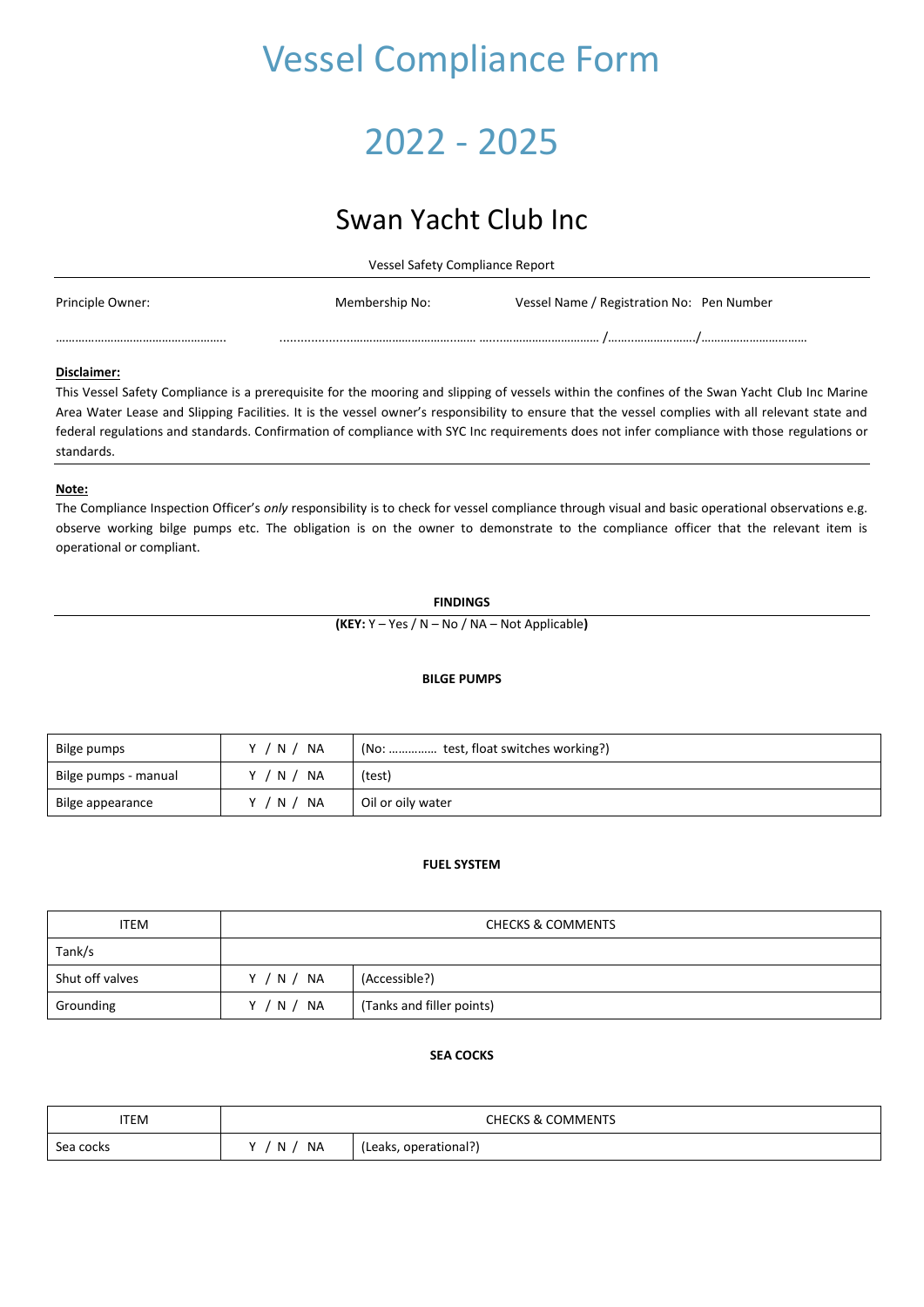| TEM                      | <b>CHECKS &amp; COMMENTS</b> |                                                                                                                                        |  |
|--------------------------|------------------------------|----------------------------------------------------------------------------------------------------------------------------------------|--|
| LPG Gas cylinder storage | NA<br>N                      | <b>NOTE:</b> Gas cylinders must be stored so leaked gas cannot reach the bilges, engine<br>compartment, cabin or other enclosed space. |  |

#### **MOORING EQUIPMENT**

| <b>ITEM</b>                 |            | <b>CHECKS &amp; COMMENTS</b>                                                                    |
|-----------------------------|------------|-------------------------------------------------------------------------------------------------|
| <b>Mooring lines</b>        | Y / N / NA | In good condition and free from knots in ropes                                                  |
| Weights & Chains            | Y / N / NA | In good condition                                                                               |
| Shackles'                   | Y / N / NA | In good condition & wired                                                                       |
| <b>Snubbers</b>             | Y / N / NA | In good condition                                                                               |
| <b>Shackles</b>             | Y / N / NA | Shackles are correctly moused (with wire)                                                       |
| For Compliance 2022 onwards | Y/N/NA     | Snubbers must be used on the Jetty side; Weights & Chains on the Jetty side must<br>be removed. |

#### **CONTACT DETAILS**

| Name & Contact details displayed |  |
|----------------------------------|--|
| correctly                        |  |

Principle owner Sign: …………………………………………Date:…………………………………………………………………….

Compliance Officer Name: …………………………………Sign: ……………………………………. Date: ……………………………….

#### **BOAT COMPLIANCE OFFICERS**

| <b>Jetty</b> | <b>Compliance Officer</b> | <b>Phone Number</b> |
|--------------|---------------------------|---------------------|
|              | <b>Kim Sorrell</b>        | 0417903411          |
|              | Ian Harwood               | 0401998001          |
|              | <b>Greg Roach</b>         | 0412090515          |
| 3            | <b>Mark Maczkowiak</b>    | 0408649428          |
| 4            | <b>Tim Gray</b>           | 0409349281          |
| 5, 6 & 7     | <b>Graham Dart</b>        | 0408914923          |
|              | <b>Paul Nicholls</b>      | 0419951234          |

Please arrange your inspection with the relevant Officers above

Once approved the member is required to hand in the completed document to the Operations Manager collect a compliance sticker and attach on the port side where it is visible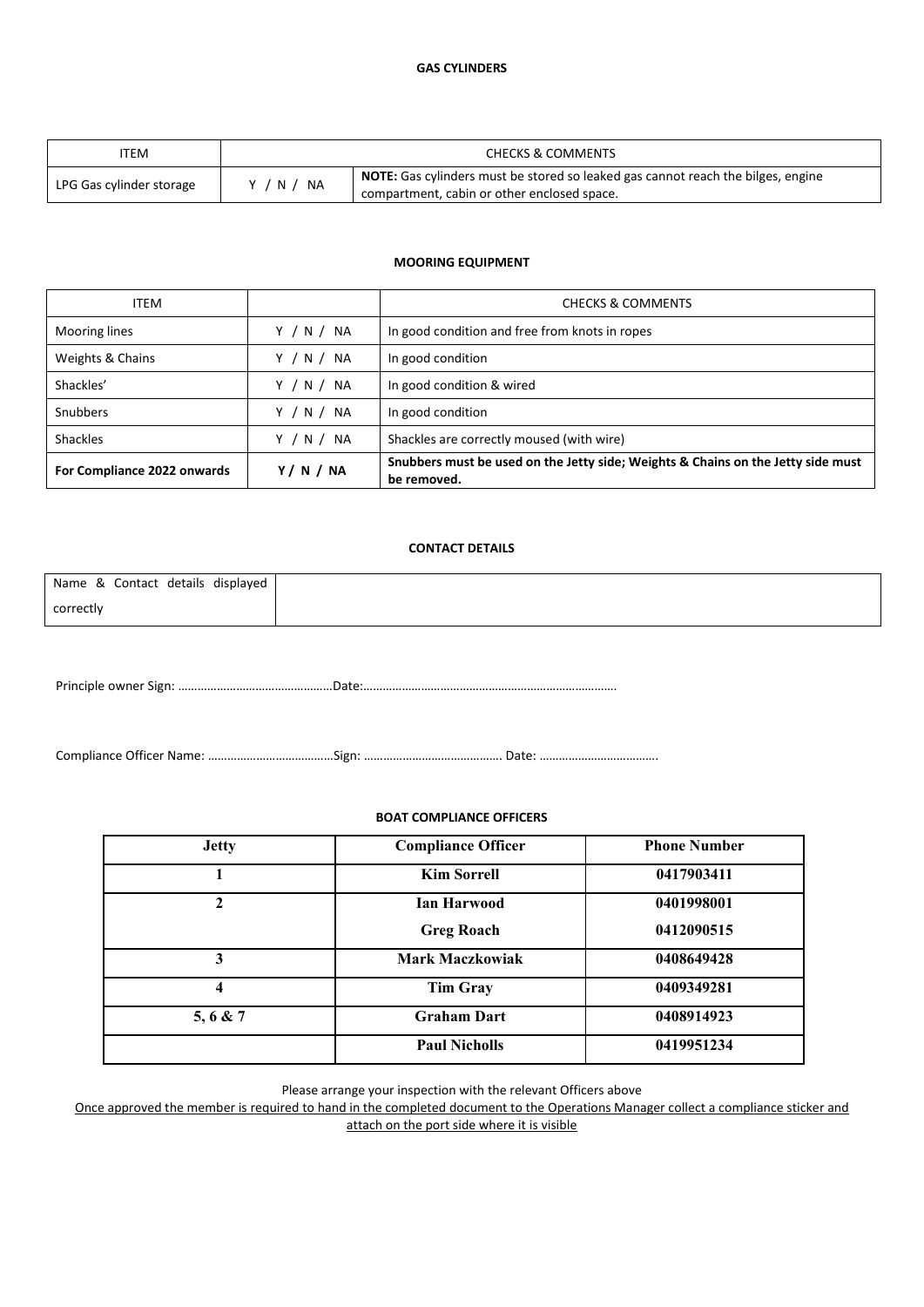PEN COMPLIANCE PACK

Updated September 2021



### **Boat Rope Compliance Diagram**